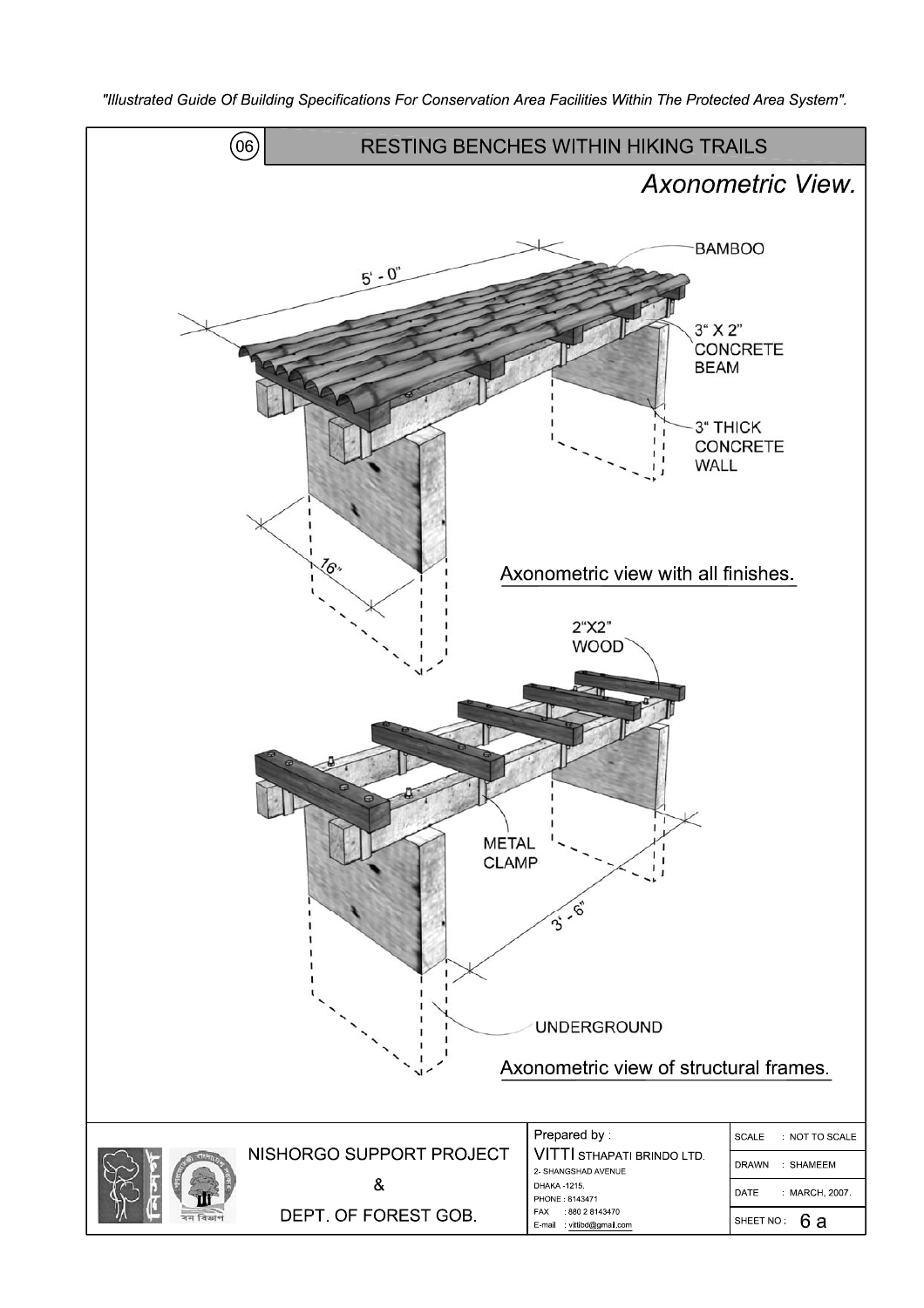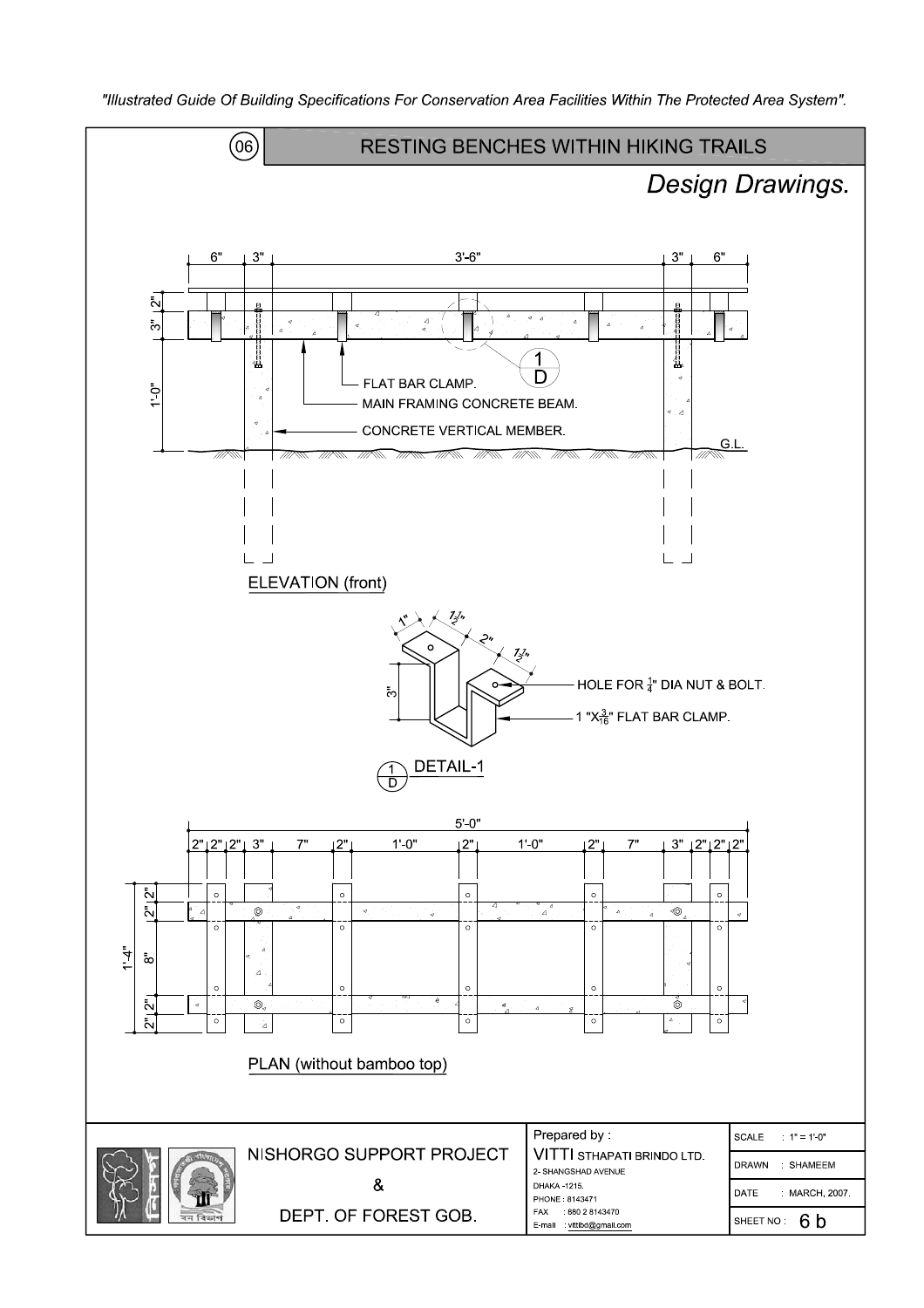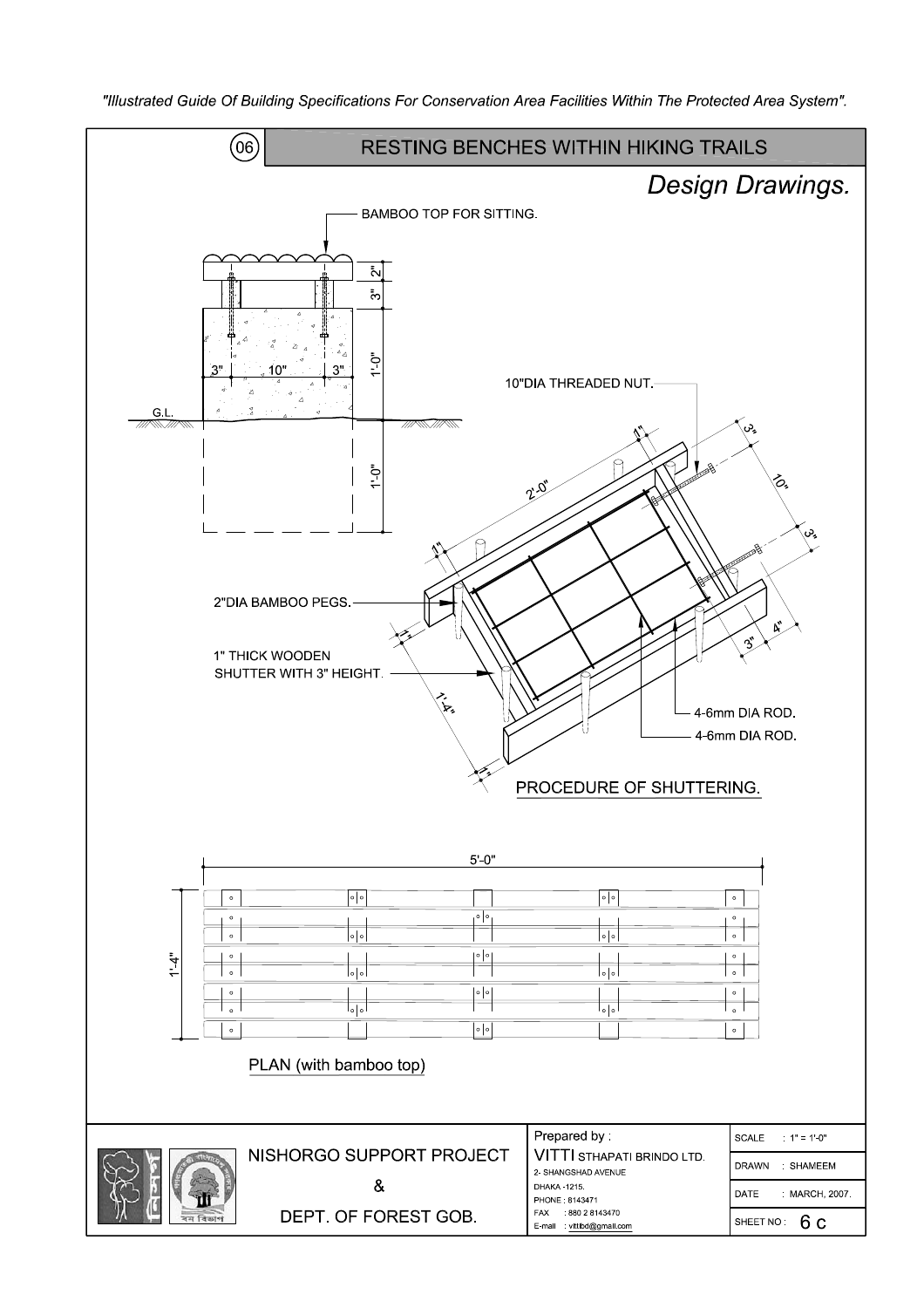$(06)$ **RESTING BENCHES WITHIN HIKING TRAILS** Design Drawings. 12mm DIA SEPERATOR. 2-12mm DIA MAIN ROD. 22 SWG G.I. WIRE @ 6" c/c.  $\bullet$ **RATION**  $\bar{c}$  $5'0'$ LONG SECTION OF MAIN CONCRETE BEAM. 12mm DIA SEPERATOR.  $LENGTH = 20mm$ 12mm DIA MAIN ROD ್ಲ CROSS SECTION OF MAIN CONCRETE BEAM. Prepared by: SCALE NOT TO SCALE NISHORGO SUPPORT PROJECT VITTI STHAPATI BRINDO LTD. DRAWN SHAMEEM 2- SHANGSHAD AVENUE  $\&$ DHAKA 1215 DATE MARCH, 2007 PHONE: 8143471 DEPT. OF FOREST GOB. FAX 880 2 8143470 SHEET NO: 6 d E-mail vittibd@gmail.com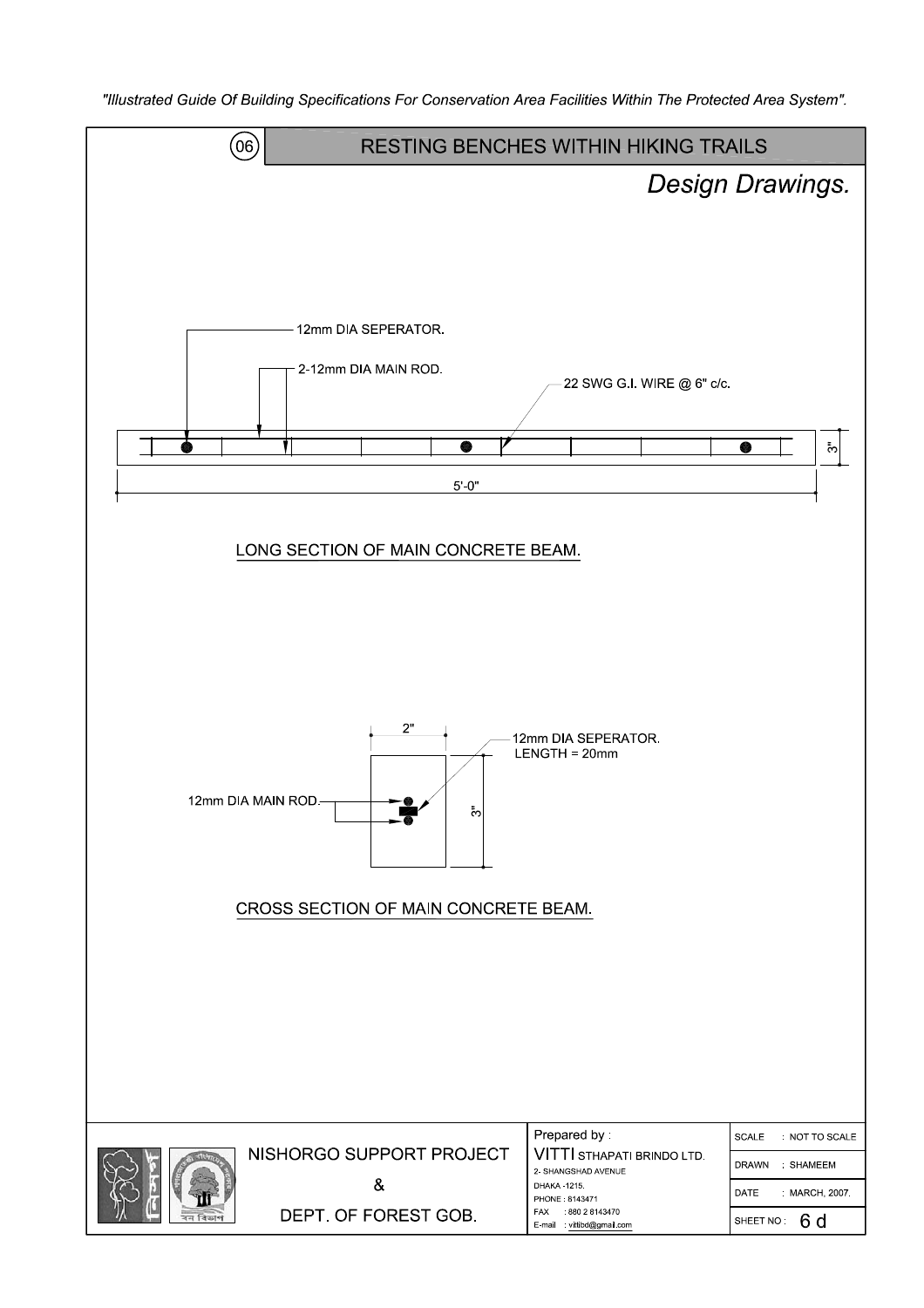*"Illustrated Guide of Building Specifications for Conservation Area Facilities within the Protected Area System".* 

# **06**

## **RESTING BENCHES WITHIN HIKING TRAILS**

#### *Technical Data and Specifications Technical Data and Specifications*

**Components Required for 1 No :** 

|                                                   | <b>Characteristics</b>                    | Unit     | <b>Dimensions</b> |            |       |
|---------------------------------------------------|-------------------------------------------|----------|-------------------|------------|-------|
| <b>Description</b>                                |                                           |          | Height            | Length     | Width |
| Concrete Vertical member                          | <b>Pre-cast Reinforced</b><br>concrete    | 2 Pcs    | $2' - 0''$        | $1' - 4"$  | 3"    |
| Concrete Horizontal member<br>(Main Framing Beam) | Pre-cast Reinforced<br>concrete           | 2 Pcs    | 3"                | $5' - 0''$ | 2"    |
| Horizontal member (Wooden<br>Frame)               | Wooden Frame for sitting<br>(garjon wood) | 5 Pcs    | 2"                | $1' - 4'$  | 2"    |
| Bamboo Top for Sitting                            | Bamboo Horizontal<br>Member               | 8 Pcs    | 2"                | $5' - 0''$ | 2"    |
| Hardware                                          | M.S. Bolt (3/8" dia                       | 4 Pcs    |                   |            | 7"    |
|                                                   | M.S. Flat Bar U-Clamp<br>(1"x1/4")        | $10$ Pcs |                   |            |       |
|                                                   | $\frac{1}{4}$ " dia screw with washer     | 20 Pcs   |                   |            |       |
|                                                   | Wire nail (3" long)                       | 40 Pcs   |                   |            |       |

| DEPARTMENT OF FOREST. GOB |  |
|---------------------------|--|
|                           |  |
| NISHORGO SUPPORT PROJECT  |  |